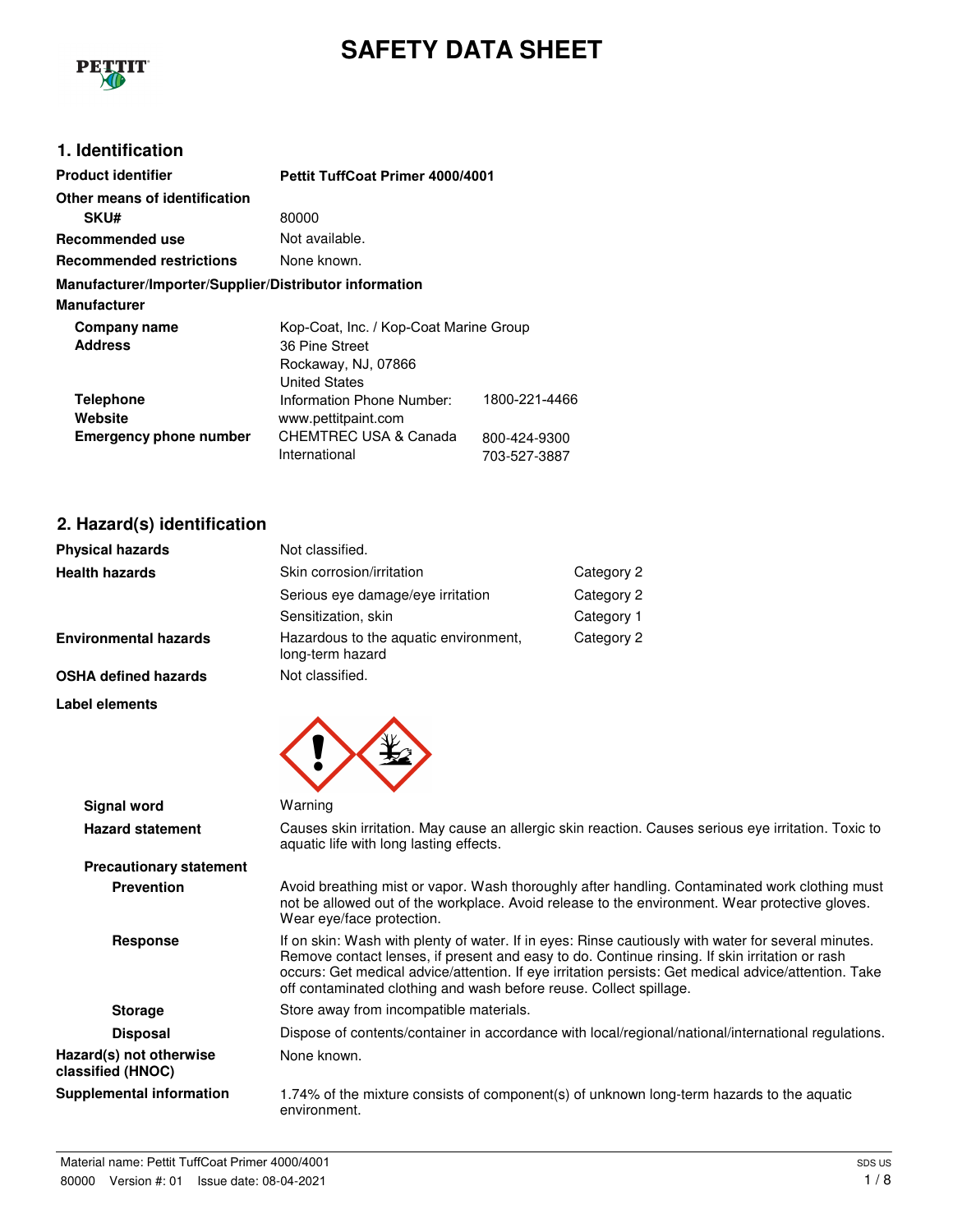### **3. Composition/information on ingredients**

#### **Mixtures**

| <b>Chemical name</b>                                                                               | Common name and synonyms | <b>CAS number</b> | %             |
|----------------------------------------------------------------------------------------------------|--------------------------|-------------------|---------------|
| Epoxy Resin:--reaction Product Of<br>Bisphenol A And Epichlorohydrin<br>(refer To Epichlorohydrin) |                          | 25068-38-6        | $30 - 60$     |
| <b>WATER</b>                                                                                       |                          | 7732-18-5         | $30 - 60$     |
| Oxirane,<br>Mono[(c12-14-alkyloxy)methyl]<br>Derivatives [alkyl (c12-14) Glycidyl<br>Ether]        |                          | 68609-97-2        | $1 - 5$       |
| 1-methoxy-2-propanol                                                                               |                          | 107-98-2          | $- < 3$       |
| Other components below reportable levels                                                           |                          |                   | $\lt$ $\cdot$ |

\*Designates that a specific chemical identity and/or percentage of composition has been withheld as a trade secret.

#### **4. First-aid measures Inhalation** Move to fresh air. Call a physician if symptoms develop or persist. **Skin contact** Remove contaminated clothing immediately and wash skin with soap and water. In case of eczema or other skin disorders: Seek medical attention and take along these instructions. Wash contaminated clothing before reuse. **Eye contact** Immediately flush eyes with plenty of water for at least 15 minutes. Remove contact lenses, if present and easy to do. Continue rinsing. Get medical attention if irritation develops and persists. **Ingestion** Rinse mouth. Get medical attention if symptoms occur. **Most important symptoms/effects, acute and delayed** Severe eye irritation. Symptoms may include stinging, tearing, redness, swelling, and blurred vision. Skin irritation. May cause redness and pain. May cause an allergic skin reaction. Dermatitis. Rash. **Indication of immediate medical attention and special treatment needed** Provide general supportive measures and treat symptomatically. Keep victim under observation. Symptoms may be delayed. General information **Ensure that medical personnel are aware of the material(s) involved, and take precautions to** protect themselves. Wash contaminated clothing before reuse. **5. Fire-fighting measures Suitable extinguishing media** Water fog. Foam. Dry chemical powder. Carbon dioxide (CO2).

| Unsuitable extinguishing<br>media                                | Do not use water jet as an extinguisher, as this will spread the fire.                        |
|------------------------------------------------------------------|-----------------------------------------------------------------------------------------------|
| Specific hazards arising from<br>the chemical                    | During fire, gases hazardous to health may be formed.                                         |
| Special protective equipment<br>and precautions for firefighters | Self-contained breathing apparatus and full protective clothing must be worn in case of fire. |
| <b>Fire fighting</b><br>equipment/instructions                   | Move containers from fire area if you can do so without risk.                                 |
| <b>Specific methods</b>                                          | Use standard firefighting procedures and consider the hazards of other involved materials.    |
| <b>General fire hazards</b>                                      | No unusual fire or explosion hazards noted.                                                   |

### **6. Accidental release measures**

**Personal precautions, protective equipment and emergency procedures** Keep unnecessary personnel away. Keep people away from and upwind of spill/leak. Wear appropriate protective equipment and clothing during clean-up. Avoid breathing mist or vapor. Do not touch damaged containers or spilled material unless wearing appropriate protective clothing. Ensure adequate ventilation. Local authorities should be advised if significant spillages cannot be contained. For personal protection, see section 8 of the SDS.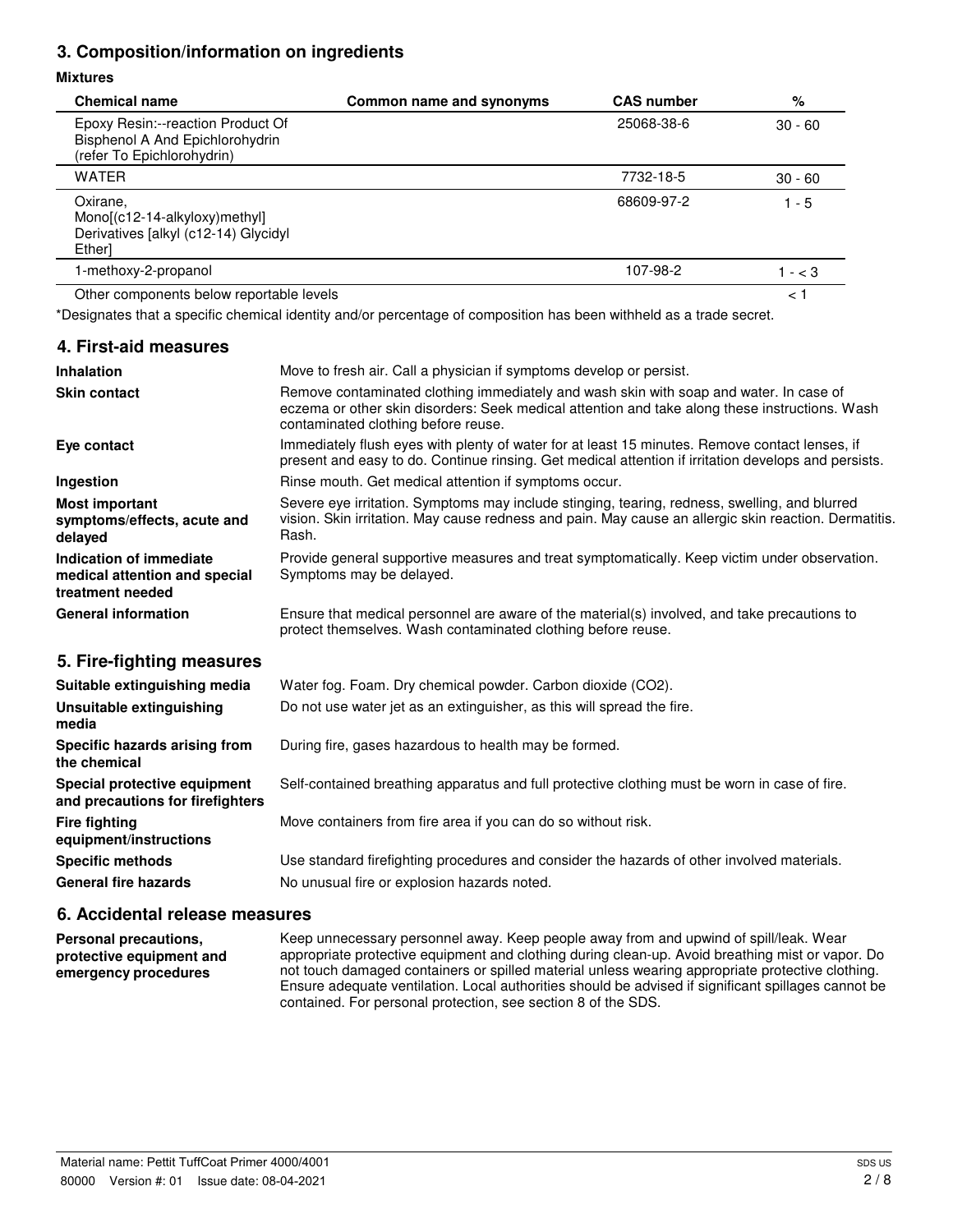| <b>Methods and materials for</b><br>containment and cleaning up | Large Spills: Stop the flow of material, if this is without risk. Dike the spilled material, where this is<br>possible. Cover with plastic sheet to prevent spreading. Absorb in vermiculite, dry sand or earth<br>and place into containers. Prevent product from entering drains. Following product recovery, flush<br>area with water.                   |
|-----------------------------------------------------------------|-------------------------------------------------------------------------------------------------------------------------------------------------------------------------------------------------------------------------------------------------------------------------------------------------------------------------------------------------------------|
|                                                                 | Small Spills: Wipe up with absorbent material (e.g. cloth, fleece). Clean surface thoroughly to<br>remove residual contamination.                                                                                                                                                                                                                           |
| <b>Environmental precautions</b>                                | Never return spills to original containers for re-use. For waste disposal, see section 13 of the SDS.<br>Avoid release to the environment. Prevent further leakage or spillage if safe to do so. Avoid<br>discharge into drains, water courses or onto the ground. Inform appropriate managerial or<br>supervisory personnel of all environmental releases. |
| 7. Handling and storage                                         |                                                                                                                                                                                                                                                                                                                                                             |
| <b>Precautions for safe handling</b>                            | Avoid breathing mist or vapor. Avoid contact with eyes, skin, and clothing. Avoid prolonged<br>exposure. Provide adequate ventilation. Wear appropriate personal protective equipment. Avoid<br>release to the environment. Observe good industrial hygiene practices.                                                                                      |
| Conditions for safe storage,<br>including any incompatibilities | Store in original tightly closed container. Store away from incompatible materials (see Section 10<br>of the SDS).                                                                                                                                                                                                                                          |

### **8. Exposure controls/personal protection**

**Occupational exposure limits**

| <b>US. ACGIH Threshold Limit Values</b><br><b>Components</b> | <b>Type</b>                                                                                                                                                                                                                                                                                                                                                                                                                                                                                      | Value                                                                                                                                                                                                                                                                                   |
|--------------------------------------------------------------|--------------------------------------------------------------------------------------------------------------------------------------------------------------------------------------------------------------------------------------------------------------------------------------------------------------------------------------------------------------------------------------------------------------------------------------------------------------------------------------------------|-----------------------------------------------------------------------------------------------------------------------------------------------------------------------------------------------------------------------------------------------------------------------------------------|
| 1-methoxy-2-propanol (CAS<br>$107-98-2)$                     | <b>STEL</b>                                                                                                                                                                                                                                                                                                                                                                                                                                                                                      | 100 ppm                                                                                                                                                                                                                                                                                 |
|                                                              | <b>TWA</b>                                                                                                                                                                                                                                                                                                                                                                                                                                                                                       | 50 ppm                                                                                                                                                                                                                                                                                  |
| US. NIOSH: Pocket Guide to Chemical Hazards                  |                                                                                                                                                                                                                                                                                                                                                                                                                                                                                                  |                                                                                                                                                                                                                                                                                         |
| <b>Components</b>                                            | <b>Type</b>                                                                                                                                                                                                                                                                                                                                                                                                                                                                                      | Value                                                                                                                                                                                                                                                                                   |
| 1-methoxy-2-propanol (CAS<br>107-98-2)                       | <b>STEL</b>                                                                                                                                                                                                                                                                                                                                                                                                                                                                                      | 540 mg/m3                                                                                                                                                                                                                                                                               |
|                                                              |                                                                                                                                                                                                                                                                                                                                                                                                                                                                                                  | 150 ppm                                                                                                                                                                                                                                                                                 |
|                                                              | <b>TWA</b>                                                                                                                                                                                                                                                                                                                                                                                                                                                                                       | 360 mg/m3                                                                                                                                                                                                                                                                               |
|                                                              |                                                                                                                                                                                                                                                                                                                                                                                                                                                                                                  | $100$ ppm                                                                                                                                                                                                                                                                               |
| <b>Biological limit values</b>                               | No biological exposure limits noted for the ingredient(s).                                                                                                                                                                                                                                                                                                                                                                                                                                       |                                                                                                                                                                                                                                                                                         |
| <b>Exposure guidelines</b>                                   |                                                                                                                                                                                                                                                                                                                                                                                                                                                                                                  |                                                                                                                                                                                                                                                                                         |
| US - California OELs: Skin designation                       |                                                                                                                                                                                                                                                                                                                                                                                                                                                                                                  |                                                                                                                                                                                                                                                                                         |
| 1-methoxy-2-propanol (CAS 107-98-2)                          |                                                                                                                                                                                                                                                                                                                                                                                                                                                                                                  | Can be absorbed through the skin.                                                                                                                                                                                                                                                       |
| Appropriate engineering<br>controls                          | Good general ventilation (typically 10 air changes per hour) should be used. Ventilation rates<br>should be matched to conditions. If applicable, use process enclosures, local exhaust ventilation,<br>or other engineering controls to maintain airborne levels below recommended exposure limits. If<br>exposure limits have not been established, maintain airborne levels to an acceptable level. Eye<br>wash facilities and emergency shower must be available when handling this product. |                                                                                                                                                                                                                                                                                         |
|                                                              | Individual protection measures, such as personal protective equipment                                                                                                                                                                                                                                                                                                                                                                                                                            |                                                                                                                                                                                                                                                                                         |
| Eye/face protection                                          | Wear safety glasses with side shields (or goggles).                                                                                                                                                                                                                                                                                                                                                                                                                                              |                                                                                                                                                                                                                                                                                         |
| <b>Skin protection</b>                                       |                                                                                                                                                                                                                                                                                                                                                                                                                                                                                                  |                                                                                                                                                                                                                                                                                         |
| <b>Hand protection</b>                                       | supplier.                                                                                                                                                                                                                                                                                                                                                                                                                                                                                        | Wear appropriate chemical resistant gloves. Suitable gloves can be recommended by the glove                                                                                                                                                                                             |
| Other                                                        | Wear appropriate chemical resistant clothing.                                                                                                                                                                                                                                                                                                                                                                                                                                                    |                                                                                                                                                                                                                                                                                         |
| <b>Respiratory protection</b>                                | In case of insufficient ventilation, wear suitable respiratory equipment.                                                                                                                                                                                                                                                                                                                                                                                                                        |                                                                                                                                                                                                                                                                                         |
| <b>Thermal hazards</b>                                       | Wear appropriate thermal protective clothing, when necessary.                                                                                                                                                                                                                                                                                                                                                                                                                                    |                                                                                                                                                                                                                                                                                         |
| <b>General hygiene</b><br>considerations                     | workplace.                                                                                                                                                                                                                                                                                                                                                                                                                                                                                       | Always observe good personal hygiene measures, such as washing after handling the material<br>and before eating, drinking, and/or smoking. Routinely wash work clothing and protective<br>equipment to remove contaminants. Contaminated work clothing should not be allowed out of the |
| <b>Q.</b> Dhysical and chamical proportipe                   |                                                                                                                                                                                                                                                                                                                                                                                                                                                                                                  |                                                                                                                                                                                                                                                                                         |

### **9. Physical and chemical properties**

| Appearance            | Liguid. |
|-----------------------|---------|
| <b>Physical state</b> | Liquid. |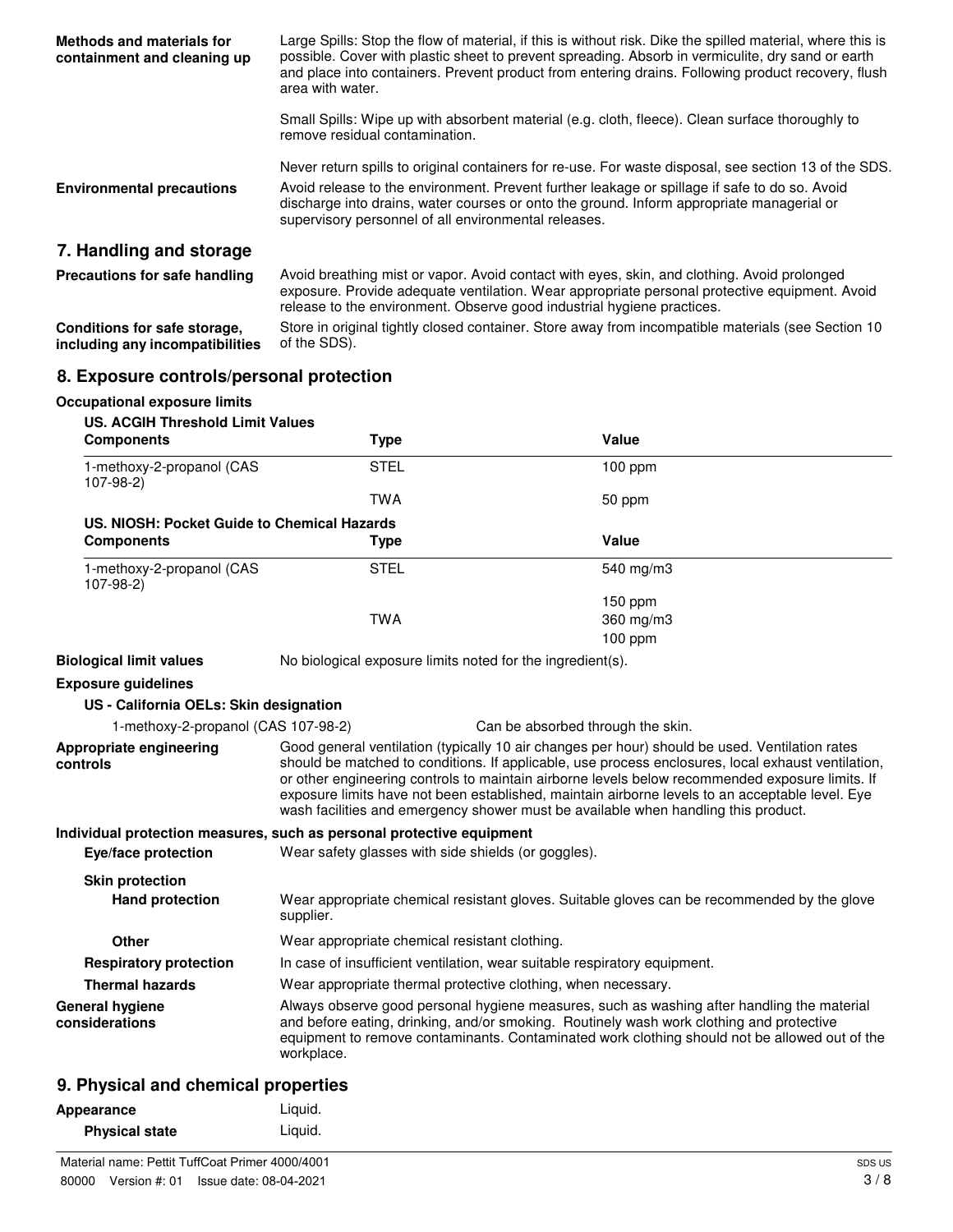|       | Form                                              | Liquid.                     |
|-------|---------------------------------------------------|-----------------------------|
|       | Color                                             | Clear.                      |
| Odor  |                                                   | Slight.                     |
|       | <b>Odor threshold</b>                             | Not available.              |
| pH    |                                                   | Not available.              |
|       | Melting point/freezing point                      | Not available.              |
| range | Initial boiling point and boiling                 | 608 °F (320 °C) estimated   |
|       | <b>Flash point</b>                                | $>$ 200.0 °F ( $>$ 93.3 °C) |
|       | <b>Evaporation rate</b>                           | Not available.              |
|       | Flammability (solid, gas)                         | Not applicable.             |
|       | Upper/lower flammability or explosive limits      |                             |
|       | <b>Flammability limit - lower</b><br>(%)          | Not available.              |
|       | <b>Flammability limit - upper</b><br>(%)          | Not available.              |
|       | Explosive limit - lower (%)                       | Not available.              |
|       | Explosive limit - upper (%)                       | Not available.              |
|       | Vapor pressure                                    | 0.00001 hPa estimated       |
|       | Vapor density                                     | Not available.              |
|       | <b>Relative density</b>                           | Not available.              |
|       | Solubility(ies)                                   |                             |
|       | Solubility (water)                                | Not available.              |
|       | <b>Partition coefficient</b><br>(n-octanol/water) | Not available.              |
|       | <b>Auto-ignition temperature</b>                  | Not available.              |
|       | <b>Decomposition temperature</b>                  | Not available.              |
|       | <b>Viscosity</b>                                  | Not available.              |
|       | <b>Other information</b>                          |                             |
|       | <b>Density</b>                                    | 1.06 g/cm3                  |
|       | <b>Flammability class</b>                         | Combustible IIIB estimated  |
|       | <b>Specific gravity</b>                           | 1.06                        |
|       | VOC (Weight %)                                    | 120 g/l Mixed components    |

### **10. Stability and reactivity**

| Reactivity                                   | The product is stable and non-reactive under normal conditions of use, storage and transport. |
|----------------------------------------------|-----------------------------------------------------------------------------------------------|
| <b>Chemical stability</b>                    | Material is stable under normal conditions.                                                   |
| <b>Possibility of hazardous</b><br>reactions | No dangerous reaction known under conditions of normal use.                                   |
| <b>Conditions to avoid</b>                   | Avoid temperatures exceeding the flash point. Contact with incompatible materials.            |
| Incompatible materials                       | Strong oxidizing agents.                                                                      |
| <b>Hazardous decomposition</b><br>products   | No hazardous decomposition products are known.                                                |

### **11. Toxicological information**

### **Information on likely routes of exposure**

| <b>Inhalation</b>                                                                  | Prolonged inhalation may be harmful.                                                                                                                                                                            |
|------------------------------------------------------------------------------------|-----------------------------------------------------------------------------------------------------------------------------------------------------------------------------------------------------------------|
| <b>Skin contact</b>                                                                | Causes skin irritation. May cause an allergic skin reaction.                                                                                                                                                    |
| Eye contact                                                                        | Causes serious eye irritation.                                                                                                                                                                                  |
| Ingestion                                                                          | Expected to be a low ingestion hazard.                                                                                                                                                                          |
| Symptoms related to the<br>physical, chemical and<br>toxicological characteristics | Severe eye irritation. Symptoms may include stinging, tearing, redness, swelling, and blurred<br>vision. Skin irritation. May cause redness and pain. May cause an allergic skin reaction.<br>Dermatitis, Rash. |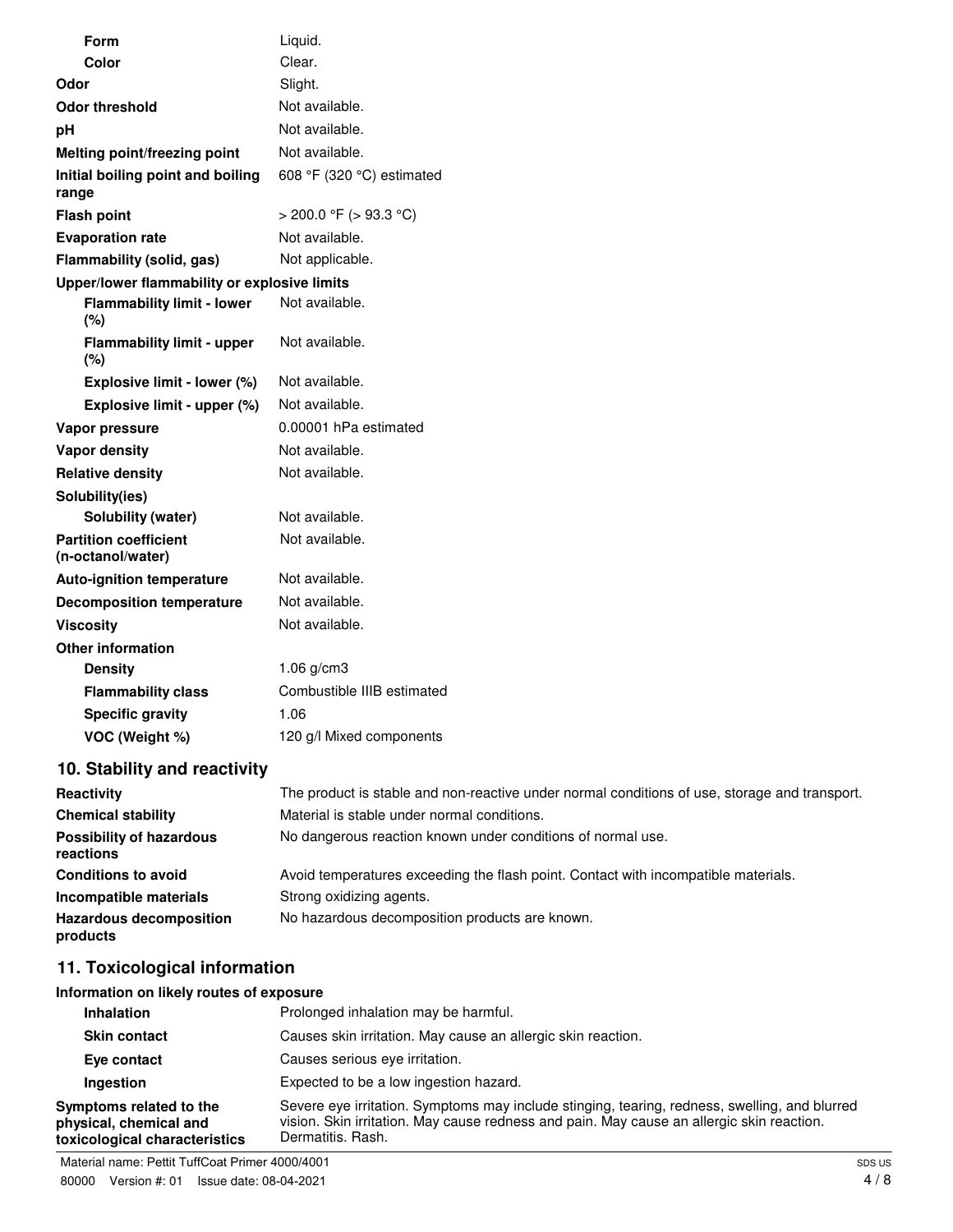| Information on toxicological effects                  |                                                                                                                                                                                                                                                                                                                                                   |
|-------------------------------------------------------|---------------------------------------------------------------------------------------------------------------------------------------------------------------------------------------------------------------------------------------------------------------------------------------------------------------------------------------------------|
| <b>Acute toxicity</b>                                 | May cause an allergic skin reaction.                                                                                                                                                                                                                                                                                                              |
| <b>Skin corrosion/irritation</b>                      | Causes skin irritation.                                                                                                                                                                                                                                                                                                                           |
| Serious eye damage/eye<br>irritation                  | Causes serious eye irritation.                                                                                                                                                                                                                                                                                                                    |
| Respiratory or skin sensitization                     |                                                                                                                                                                                                                                                                                                                                                   |
| <b>Respiratory sensitization</b>                      | Not a respiratory sensitizer.                                                                                                                                                                                                                                                                                                                     |
| <b>Skin sensitization</b>                             | May cause an allergic skin reaction.                                                                                                                                                                                                                                                                                                              |
| Germ cell mutagenicity                                | No data available to indicate product or any components present at greater than 0.1% are<br>mutagenic or genotoxic.                                                                                                                                                                                                                               |
| Carcinogenicity                                       |                                                                                                                                                                                                                                                                                                                                                   |
|                                                       | OSHA Specifically Regulated Substances (29 CFR 1910.1001-1050)                                                                                                                                                                                                                                                                                    |
| Not listed.                                           |                                                                                                                                                                                                                                                                                                                                                   |
| <b>Reproductive toxicity</b>                          | This product is not expected to cause reproductive or developmental effects.                                                                                                                                                                                                                                                                      |
| Specific target organ toxicity -<br>single exposure   | Not classified.                                                                                                                                                                                                                                                                                                                                   |
| Specific target organ toxicity -<br>repeated exposure | Not classified.                                                                                                                                                                                                                                                                                                                                   |
| <b>Aspiration hazard</b>                              | Not an aspiration hazard.                                                                                                                                                                                                                                                                                                                         |
| <b>Chronic effects</b>                                | Prolonged inhalation may be harmful.                                                                                                                                                                                                                                                                                                              |
| 12. Ecological information                            |                                                                                                                                                                                                                                                                                                                                                   |
| <b>Ecotoxicity</b>                                    | Toxic to aquatic life with long lasting effects.                                                                                                                                                                                                                                                                                                  |
| Persistence and degradability                         | No data is available on the degradability of this product.                                                                                                                                                                                                                                                                                        |
| <b>Bioaccumulative potential</b>                      |                                                                                                                                                                                                                                                                                                                                                   |
| <b>Mobility in soil</b>                               | No data available.                                                                                                                                                                                                                                                                                                                                |
| Other adverse effects                                 | No other adverse environmental effects (e.g. ozone depletion, photochemical ozone creation<br>potential, endocrine disruption, global warming potential) are expected from this component.                                                                                                                                                        |
| 13. Disposal considerations                           |                                                                                                                                                                                                                                                                                                                                                   |
| <b>Disposal instructions</b>                          | Collect and reclaim or dispose in sealed containers at licensed waste disposal site. Do not allow<br>this material to drain into sewers/water supplies. Do not contaminate ponds, waterways or ditches<br>with chemical or used container. Dispose of contents/container in accordance with<br>local/regional/national/international regulations. |
| <b>Local disposal regulations</b>                     | Dispose in accordance with all applicable regulations.                                                                                                                                                                                                                                                                                            |
| Hazardous waste code                                  | The waste code should be assigned in discussion between the user, the producer and the waste                                                                                                                                                                                                                                                      |

**Waste from residues / unused products** Dispose of in accordance with local regulations. Empty containers or liners may retain some product residues. This material and its container must be disposed of in a safe manner (see:

Disposal instructions). **Contaminated packaging** Since emptied containers may retain product residue, follow label warnings even after container is emptied. Empty containers should be taken to an approved waste handling site for recycling or disposal.

disposal company.

### **14. Transport information**

### **DOT**

Not regulated as dangerous goods.

### **IATA**

| UN number                    | UN3082                                                                                                                                                |
|------------------------------|-------------------------------------------------------------------------------------------------------------------------------------------------------|
| UN proper shipping name      | Environmentally hazardous substance, liquid, n.o.s. (Epoxy Resin:--reaction Product Of<br>Bisphenol A And Epichlorohydrin (refer To Epichlorohydrin)) |
| Transport hazard class(es)   |                                                                                                                                                       |
| <b>Class</b>                 | 9                                                                                                                                                     |
| <b>Subsidiary risk</b>       | $\overline{\phantom{a}}$                                                                                                                              |
| Packing group                | Ш                                                                                                                                                     |
| <b>Environmental hazards</b> | No.                                                                                                                                                   |
| <b>ERG Code</b>              | 9L                                                                                                                                                    |
|                              |                                                                                                                                                       |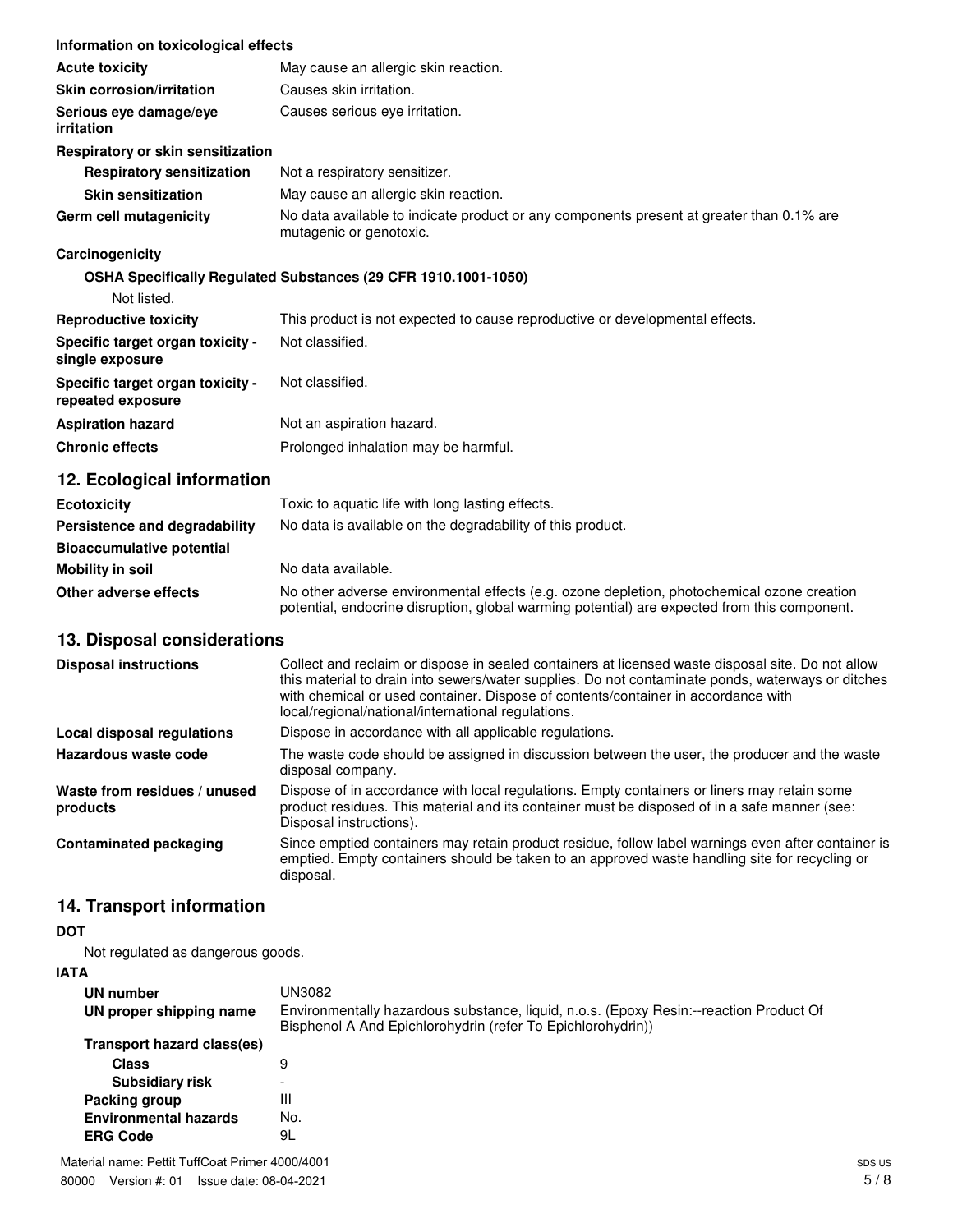| Special precautions for user Read safety instructions, SDS and emergency procedures before handling. |  |  |
|------------------------------------------------------------------------------------------------------|--|--|
|                                                                                                      |  |  |

| <b>Other information</b>                                                       |                                                                                                                                                       |
|--------------------------------------------------------------------------------|-------------------------------------------------------------------------------------------------------------------------------------------------------|
| Passenger and cargo<br>aircraft                                                | Allowed.                                                                                                                                              |
| Cargo aircraft only                                                            | Allowed.                                                                                                                                              |
| IMDG                                                                           |                                                                                                                                                       |
| UN number                                                                      | UN3082                                                                                                                                                |
| UN proper shipping name                                                        | ENVIRONMENTALLY HAZARDOUS SUBSTANCE, LIQUID, N.O.S. (Epoxy Resin:--reaction<br>Product Of Bisphenol A And Epichlorohydrin (refer To Epichlorohydrin)) |
| Transport hazard class(es)                                                     |                                                                                                                                                       |
| <b>Class</b>                                                                   | 9                                                                                                                                                     |
| <b>Subsidiary risk</b>                                                         |                                                                                                                                                       |
| Packing group                                                                  | Ш                                                                                                                                                     |
| <b>Environmental hazards</b>                                                   |                                                                                                                                                       |
| <b>Marine pollutant</b>                                                        | No.                                                                                                                                                   |
| <b>EmS</b>                                                                     | $F-A, S-F$                                                                                                                                            |
| Special precautions for user                                                   | Read safety instructions, SDS and emergency procedures before handling.                                                                               |
| Transport in bulk according to<br>Annex II of MARPOL 73/78 and<br>the IBC Code | Not established.                                                                                                                                      |
| IATA: IMDG                                                                     |                                                                                                                                                       |
|                                                                                |                                                                                                                                                       |



### **15. Regulatory information**

**US federal regulations** This product is a "Hazardous Chemical" as defined by the OSHA Hazard Communication Standard, 29 CFR 1910.1200. All components are on the U.S. EPA TSCA Inventory List.

| TSCA Section 12(b) Export Notification (40 CFR 707, Subpt. D) |  |  |
|---------------------------------------------------------------|--|--|
|---------------------------------------------------------------|--|--|

Not regulated.

**CERCLA Hazardous Substance List (40 CFR 302.4)**

1-methoxy-2-propanol (CAS 107-98-2) Listed.

**SARA 304 Emergency release notification**

Not regulated.

**OSHA Specifically Regulated Substances (29 CFR 1910.1001-1050)** Not listed.

#### **Superfund Amendments and Reauthorization Act of 1986 (SARA)**

| <b>Hazard categories</b> | Immediate Hazard - Yes |
|--------------------------|------------------------|
|                          | Delayed Hazard - No    |
|                          | Fire Hazard - No       |
|                          | Pressure Hazard - No   |
|                          | Reactivity Hazard - No |

#### **SARA 302 Extremely hazardous substance**

Not listed.

**SARA 311/312 Hazardous chemical** No

#### **SARA 313 (TRI reporting)**

Not regulated.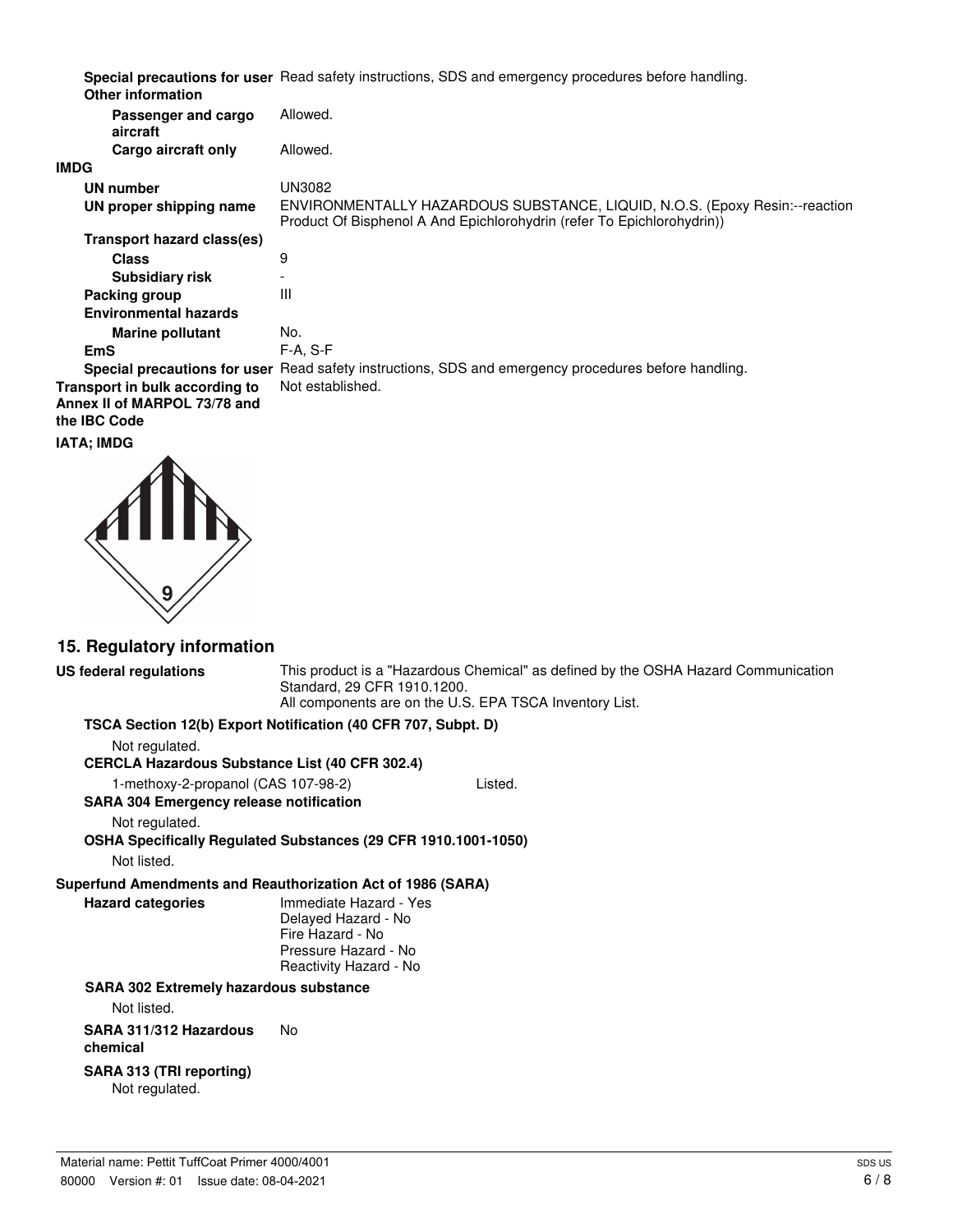#### **Other federal regulations**

**Clean Air Act (CAA) Section 112 Hazardous Air Pollutants (HAPs) List**

Not regulated.

**Clean Air Act (CAA) Section 112(r) Accidental Release Prevention (40 CFR 68.130)**

Not regulated.

**Safe Drinking Water Act (SDWA)** Not regulated.

#### **US state regulations**

**US. California Controlled Substances. CA Department of Justice (California Health and Safety Code Section 11100)** Not listed.

**US. California. Candidate Chemicals List. Safer Consumer Products Regulations (Cal. Code Regs, tit. 22, 69502.3, subd.**

**(a))**

1-methoxy-2-propanol (CAS 107-98-2)

**US. Massachusetts RTK - Substance List**

1-methoxy-2-propanol (CAS 107-98-2)

#### **US. New Jersey Worker and Community Right-to-Know Act**

1-methoxy-2-propanol (CAS 107-98-2)

#### **US. Pennsylvania Worker and Community Right-to-Know Law**

1-methoxy-2-propanol (CAS 107-98-2)

#### **US. Rhode Island RTK**

Not regulated.

#### **US. California Proposition 65**

California Safe Drinking Water and Toxic Enforcement Act of 1986 (Proposition 65): This material is not known to contain any chemicals currently listed as carcinogens or reproductive toxins.

#### **International Inventories**

| Country(s) or region        | <b>Inventory name</b>                                                     | On inventory (yes/no)* |
|-----------------------------|---------------------------------------------------------------------------|------------------------|
| Australia                   | Australian Inventory of Chemical Substances (AICS)                        | Yes                    |
| Canada                      | Domestic Substances List (DSL)                                            | Yes                    |
| Canada                      | Non-Domestic Substances List (NDSL)                                       | No                     |
| China                       | Inventory of Existing Chemical Substances in China (IECSC)                | Yes                    |
| Europe                      | European Inventory of Existing Commercial Chemical<br>Substances (EINECS) | Yes                    |
| Europe                      | European List of Notified Chemical Substances (ELINCS)                    | No                     |
| Japan                       | Inventory of Existing and New Chemical Substances (ENCS)                  | No                     |
| Korea                       | Existing Chemicals List (ECL)                                             | Yes                    |
| New Zealand                 | New Zealand Inventory                                                     | Yes                    |
| Philippines                 | Philippine Inventory of Chemicals and Chemical Substances<br>(PICCS)      | Yes                    |
| United States & Puerto Rico | Toxic Substances Control Act (TSCA) Inventory                             | Yes                    |

\*A "Yes" indicates that all components of this product comply with the inventory requirements administered by the governing country(s) A "No" indicates that one or more components of the product are not listed or exempt from listing on the inventory administered by the governing country(s).

### **16. Other information, including date of preparation or last revision**

| <b>Issue date</b>               | 08-04-2021                                                                   |
|---------------------------------|------------------------------------------------------------------------------|
| <b>Version #</b>                | 01                                                                           |
| <b>HMIS<sup>®</sup></b> ratings | Health: 2<br>Flammability: 1<br>Physical hazard: 1<br>Personal protection: X |
| <b>NFPA ratings</b>             | Health: 2<br>Flammability: 1<br>Instability: 1                               |